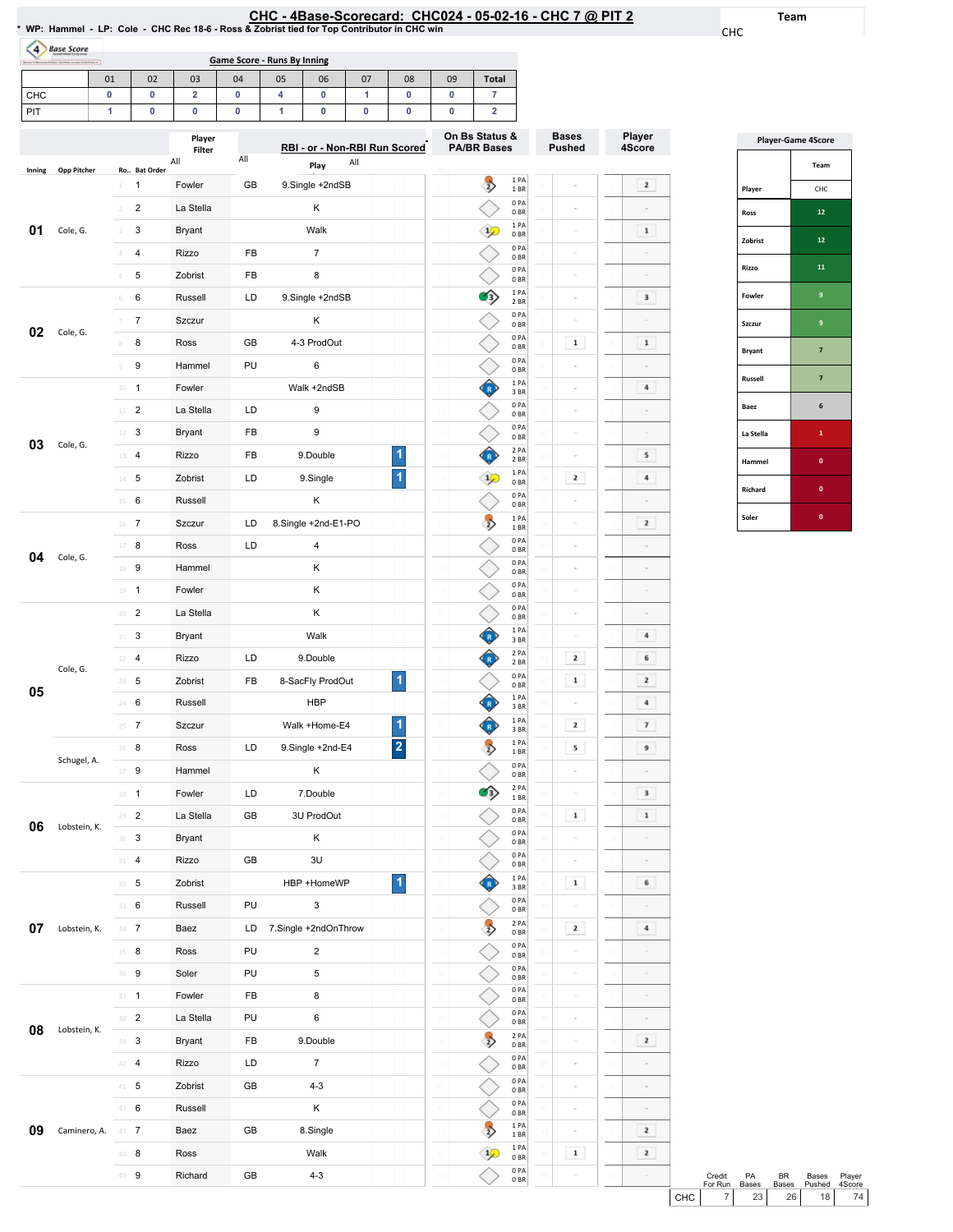## PIT - 4Base-Scorecard: CHC024 - 05-02-16 - CHC 7 @ PIT 2<br>\* WP: Hammel - LP: Cole - CHC Rec 18-6 - Ross & Zobrist tied for Top Contributor in CHC win

| CHC |  |  |  |  |  |
|-----|--|--|--|--|--|
| PIT |  |  |  |  |  |

|        |                         |           |               | RBI - or - Non-RBI Run Scored                 | On Bs Status &<br><b>PA/BR Bases</b> | <b>Bases</b><br><b>Pushed</b> | Player<br>4Score |
|--------|-------------------------|-----------|---------------|-----------------------------------------------|--------------------------------------|-------------------------------|------------------|
|        | $\mathbf{1}$            | Jaso      | GB            | $6 - 3$                                       |                                      |                               |                  |
|        | $\overline{\mathbf{c}}$ | McCutchen | FB            | .HomeRun RF                                   |                                      |                               |                  |
| 01     | 3                       | Freese    | LD            | 8.Single                                      |                                      |                               |                  |
|        | 4                       | Marte     | FB            | 9                                             |                                      |                               |                  |
|        | 5                       | Cervelli  | LD            | 8                                             |                                      |                               |                  |
|        | 6                       | Polanco   | GB            | $3 - 1$                                       |                                      |                               |                  |
|        | $\overline{7}$          | Harrison  | LD            | 3                                             |                                      |                               |                  |
| 02     | 8                       | Mercer    | GB            | 8.Single                                      |                                      |                               |                  |
|        | $\boldsymbol{9}$        | Cole      | GB            | $1 - 4 - 3$                                   |                                      |                               |                  |
|        | $\mathbf{1}$            | Jaso      |               | Κ                                             |                                      |                               |                  |
| 03     | $\overline{2}$          | McCutchen | GB            | $4 - 3$                                       |                                      |                               |                  |
|        | 3                       | Freese    | GB            | $6 - 3$                                       |                                      |                               |                  |
|        | $\overline{\mathbf{4}}$ | Marte     | FB            | 8                                             |                                      |                               |                  |
|        | 5                       | Cervelli  |               | Κ                                             |                                      |                               |                  |
| 04     | $\,6\,$                 | Polanco   | LD            | 8.Double                                      |                                      |                               |                  |
|        | $\overline{7}$          | Harrison  | FB            | 9                                             |                                      |                               |                  |
|        | $\bf8$                  | Mercer    | LD            | 9.Single                                      |                                      |                               |                  |
|        | 9                       | Rogers    |               | Walk                                          |                                      |                               |                  |
| 05     | $\mathbf{1}$            | Jaso      | GB            | 3-1 ProdOut                                   |                                      |                               |                  |
|        | $\overline{2}$          | McCutchen | GB            | 5-3 ProdOut                                   |                                      |                               |                  |
|        | 3                       | Freese    |               | Κ                                             |                                      |                               |                  |
|        | 4                       | Marte     |               | <b>HBP +CS-2-4</b>                            |                                      |                               |                  |
|        | 5                       | Cervelli  |               | $\overline{\mathbf{0}}$<br>Walk               |                                      |                               |                  |
| 06     | $\,6\,$                 | Polanco   | ${\sf FB}$    | $\overline{\mathbf{0}}$<br>$\bf8$             |                                      |                               |                  |
|        | $\overline{7}$          | Harrison  |               | $\bullet$<br>Κ                                |                                      |                               |                  |
|        | $\bf 8$                 | Mercer    | ${\sf GB}$    | $\overline{\mathbf{0}}$<br>7.Single +FO'd-5-4 |                                      |                               |                  |
|        | 9                       | Rogers    | ${\sf GB}$    | $\overline{\mathbf{0}}$<br>5-4-FO             |                                      |                               |                  |
| $07\,$ | $\mathbf{1}$            | Jaso      |               | $\overline{\mathbf{0}}$<br>Κ                  |                                      |                               |                  |
|        | $\overline{2}$          | McCutchen |               | Κ                                             |                                      |                               |                  |
|        | $\mathsf 3$             | Joyce     |               | Κ                                             |                                      |                               |                  |
| 08     | $\overline{4}$          | Marte     | ${\sf GB}$    | 8.Single +DP'd-6-4-3                          |                                      |                               |                  |
|        | $\,$ 5 $\,$             | Cervelli  | $\mathsf{GB}$ | 6-4-3-DP                                      |                                      |                               |                  |
|        | $\,6\,$                 | Polanco   |               | Κ                                             |                                      |                               |                  |
| 09     | $\overline{7}$          | Harrison  | $\mathsf{GB}$ | $4 - 3$                                       |                                      |                               |                  |
|        | $\bf 8$                 | Mercer    |               | Walk                                          |                                      |                               |                  |
|        | $\boldsymbol{9}$        | Rogers    |               | Κ                                             |                                      |                               |                  |

Credit PA BR Bases Player<br>
ForRun Bases Bases Pushed 4Score<br>
PIT 2 16 3 6 27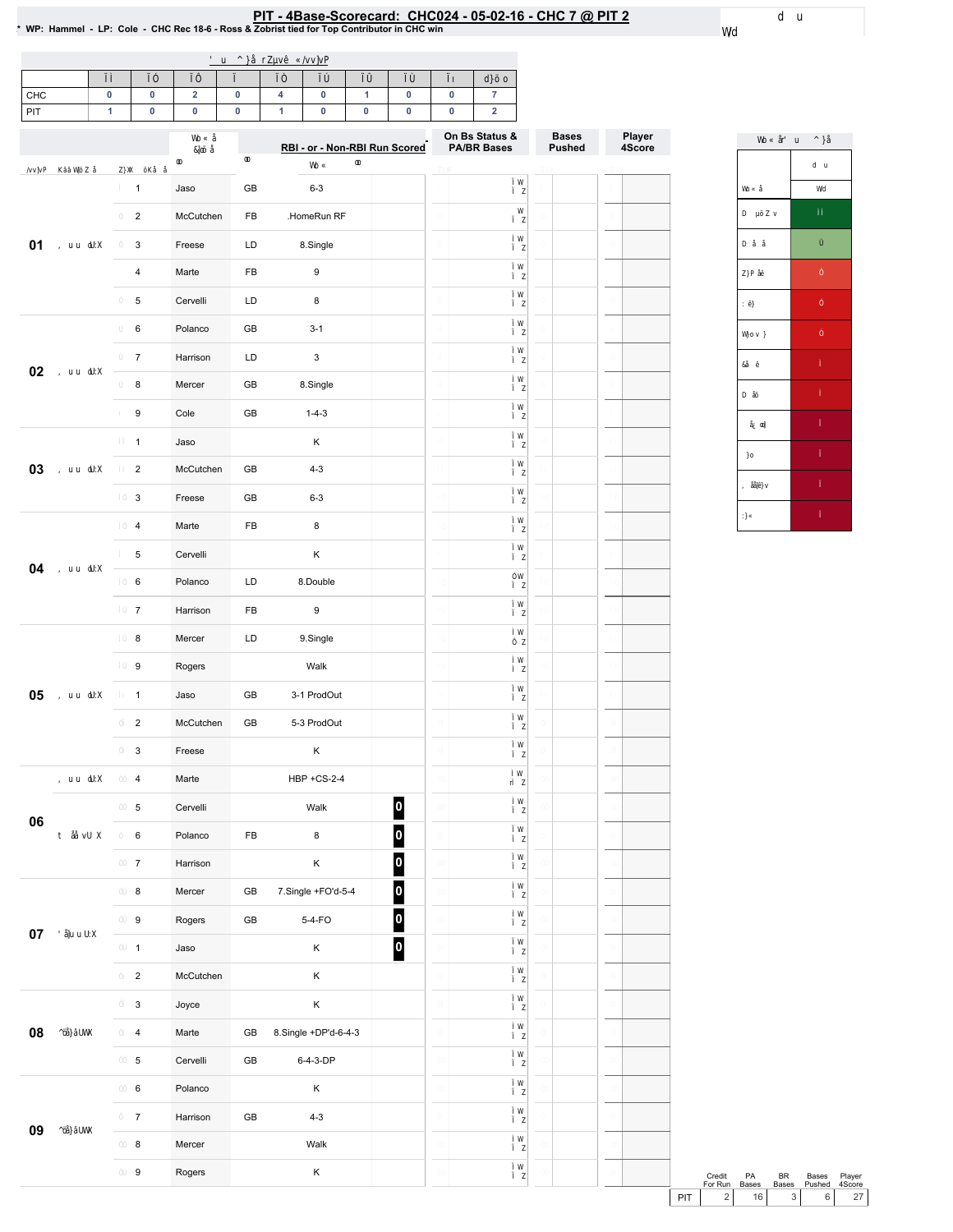

|                |      |           |              |                         |                | CHC - 4BaseScore - Player 4Score by Batting Order<br>CHC024 - 05-02-16 - CHC 7 @ PIT 2<br>WP: Hammel - LP: Cole - CHC Rec 18-6 - Ross & Zobrist tied for Top Contributor in CHC win |                  |                |                  |    |              |
|----------------|------|-----------|--------------|-------------------------|----------------|-------------------------------------------------------------------------------------------------------------------------------------------------------------------------------------|------------------|----------------|------------------|----|--------------|
|                |      |           |              |                         |                |                                                                                                                                                                                     | <b>Bat Order</b> |                |                  |    |              |
| Player         | Team | Position  | $\mathbf{1}$ | $\overline{\mathbf{2}}$ | 3              | 4                                                                                                                                                                                   | 5                | 6              | $\overline{7}$   | 8  | 9            |
| <b>Ross</b>    | CHC  | C         |              |                         |                |                                                                                                                                                                                     |                  |                |                  | 12 |              |
| Zobrist        | CHC  | 2B-RF     |              |                         |                |                                                                                                                                                                                     | 12               |                |                  |    |              |
| <b>Rizzo</b>   | CHC  | 1B        |              |                         |                | 11                                                                                                                                                                                  |                  |                |                  |    |              |
| Fowler         | CHC  | CF        | 9            |                         |                |                                                                                                                                                                                     |                  |                |                  |    |              |
| <b>Szczur</b>  | CHC  | <b>RF</b> |              |                         |                |                                                                                                                                                                                     |                  |                | $\boldsymbol{9}$ |    |              |
| <b>Bryant</b>  | CHC  | LF        |              |                         | $\overline{7}$ |                                                                                                                                                                                     |                  |                |                  |    |              |
| <b>Russell</b> | CHC  | SS        |              |                         |                |                                                                                                                                                                                     |                  | $\overline{7}$ |                  |    |              |
| <b>Baez</b>    | CHC  | 2B-Dsub   |              |                         |                |                                                                                                                                                                                     |                  |                | 6                |    |              |
| La Stella      | CHC  | 3B        |              | $\blacktriangleleft$    |                |                                                                                                                                                                                     |                  |                |                  |    |              |
| Hammel         | CHC  | P         |              |                         |                |                                                                                                                                                                                     |                  |                |                  |    | $\bullet$    |
| Richard        | CHC  | PH        |              |                         |                |                                                                                                                                                                                     |                  |                |                  |    | $\bullet$    |
| Soler          | CHC  | PH        |              |                         |                |                                                                                                                                                                                     |                  |                |                  |    | $\mathbf{0}$ |

|               |               |                         | WP: Hammel - LP: Cole - CHC Rec 18-6 - Ross & Zobrist tied for Top Contributor in CHC win |                | CHC - 4Score Box - Player Totals<br>All |                     |                |                |                          |
|---------------|---------------|-------------------------|-------------------------------------------------------------------------------------------|----------------|-----------------------------------------|---------------------|----------------|----------------|--------------------------|
| Player        | Team Position | Batting<br>Order<br>Nbr | Credit For Run                                                                            | PA Bases       | <b>BR</b> Bases                         | <b>Bases Pushed</b> | Player 4Score  | Appearances    | <b>Productivity Rate</b> |
| Ross          | CHC C         | 8                       | $\overline{c}$                                                                            | $\overline{2}$ | $\mathbf{1}$                            | $\overline{7}$      | 12             | 5              | 2.400                    |
| Zobrist       | CHC 2B-RF     | 5                       | 3                                                                                         | $\overline{2}$ | 3                                       | $\overline{4}$      | 12             | 5              | 2.400                    |
| Rizzo         | CHC 1B        | 4                       | $\mathbf{1}$                                                                              | 4              | 4                                       | $\overline{2}$      | 11             | 5              | 2.200                    |
| Fowler        | CHC CF        | $\mathbf{1}$            | 0                                                                                         | 4              | 5                                       | $\mathbf 0$         | 9              | 5              | 1.800                    |
| Szczur        | CHC RF        | $\overline{7}$          | $\mathbf{1}$                                                                              | $\overline{2}$ | 4                                       | $\overline{2}$      | 9              | 3              | 3.000                    |
| Bryant        | CHC LF        | 3                       | $\pmb{0}$                                                                                 | 4              | 3                                       | $\mathsf 0$         | $\overline{7}$ | 5              | 1.400                    |
| Russell       | CHC SS        | 6                       | $\pmb{0}$                                                                                 | $\overline{2}$ | 5                                       | $\pmb{0}$           | $\overline{7}$ | 5              | 1.400                    |
| Baez          | CHC 2B-Dsub   | $\overline{7}$          | $\pmb{0}$                                                                                 | 3              | $\mathbf{1}$                            | $\overline{2}$      | $\,6\,$        | $\overline{a}$ | 3.000                    |
| La Stella     | CHC 3B        | $\overline{2}$          | $\mathbf 0$                                                                               | 0              | 0                                       | $\overline{1}$      | $\overline{1}$ | 5              | 0.200                    |
| Hammel        | CHC P         | 9                       | 0                                                                                         | 0              | $\mathbf 0$                             | $\mathbf 0$         | $\mathbf 0$    | 3              | 0.000                    |
| Richard       | CHC PH        | 9                       | $\mathbf 0$                                                                               | 0              | $\mathsf 0$                             | $\mathsf 0$         | $\pmb{0}$      | $\mathbf{1}$   | 0.000                    |
| Soler         | CHC PH        | 9                       | $\pmb{0}$                                                                                 | 0              | $\pmb{0}$                               | $\pmb{0}$           | $\pmb{0}$      | $\mathbf{1}$   | 0.000                    |
| <b>Totals</b> |               |                         | $\overline{7}$                                                                            | 23             | 26                                      | 18                  | 74             | 45             | 1.644                    |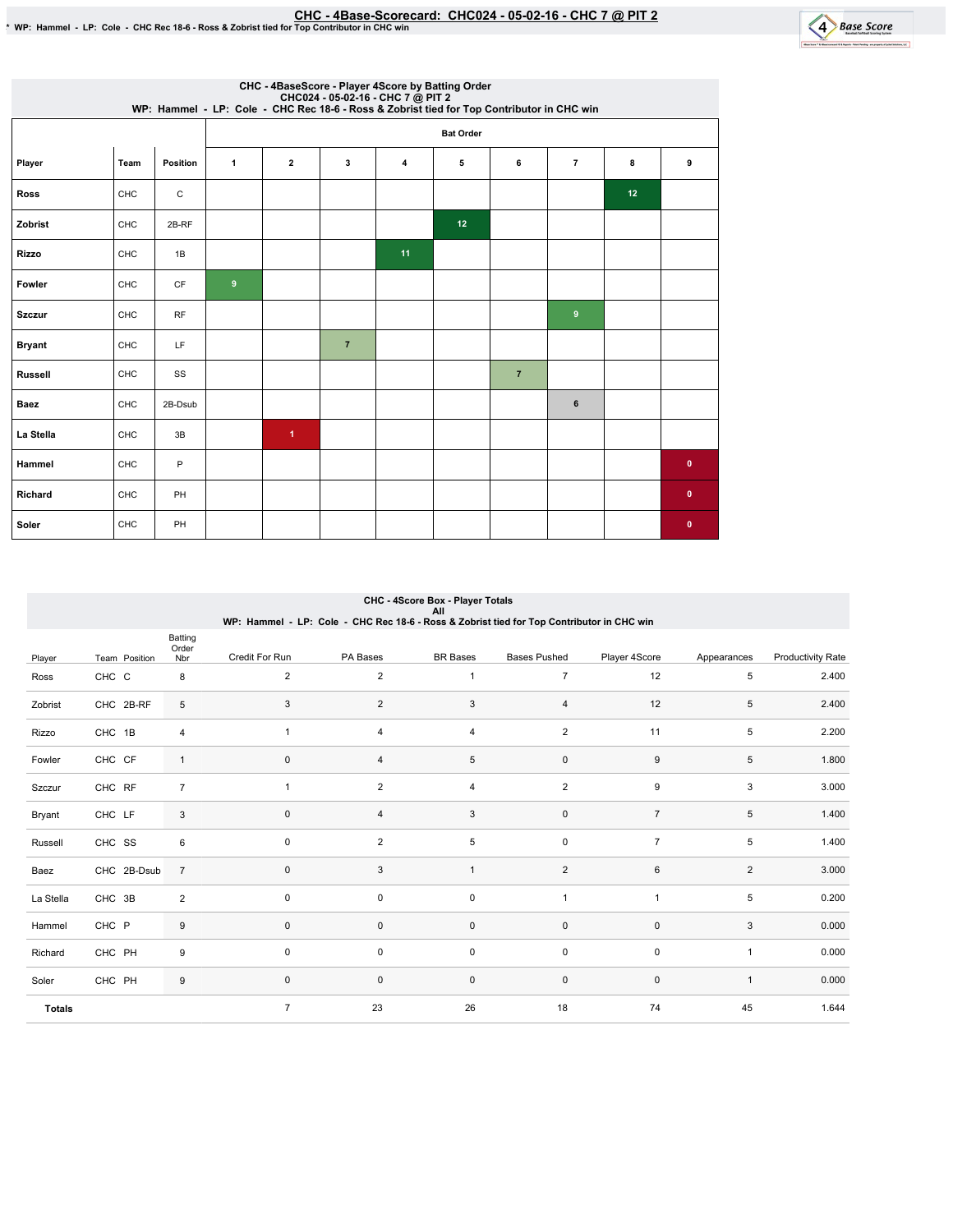

|                  |      |             |                | PIT - 4BaseScore - Player 4Score by Batting Order<br>CHC024 - 05-02-16 - CHC 7 @ PIT 2<br>WP: Hammel - LP: Cole - CHC Rec 18-6 - Ross & Zobrist tied for Top Contributor in CHC win |                      |                      |           |                |                |                |                         |  |  |
|------------------|------|-------------|----------------|-------------------------------------------------------------------------------------------------------------------------------------------------------------------------------------|----------------------|----------------------|-----------|----------------|----------------|----------------|-------------------------|--|--|
|                  |      |             |                | <b>Bat Order</b>                                                                                                                                                                    |                      |                      |           |                |                |                |                         |  |  |
| Player           | Team | Position    | $\mathbf{1}$   | $\overline{\mathbf{2}}$                                                                                                                                                             | 3                    | 4                    | 5         | 6              | $\overline{7}$ | 8              | 9                       |  |  |
| <b>McCutchen</b> | PIT  | CF          |                | 11                                                                                                                                                                                  |                      |                      |           |                |                |                |                         |  |  |
| Mercer           | PIT  | SS          |                |                                                                                                                                                                                     |                      |                      |           |                |                | $\overline{7}$ |                         |  |  |
| Rogers           | PIT  | PH-3B       |                |                                                                                                                                                                                     |                      |                      |           |                |                |                | $\overline{\mathbf{3}}$ |  |  |
| Jaso             | PIT  | 1B          | $\overline{2}$ |                                                                                                                                                                                     |                      |                      |           |                |                |                |                         |  |  |
| Polanco          | PIT  | <b>RF</b>   |                |                                                                                                                                                                                     |                      |                      |           | $\overline{2}$ |                |                |                         |  |  |
| Freese           | PIT  | 3B          |                |                                                                                                                                                                                     | $\blacktriangleleft$ |                      |           |                |                |                |                         |  |  |
| <b>Marte</b>     | PIT  | LF          |                |                                                                                                                                                                                     |                      | $\blacktriangleleft$ |           |                |                |                |                         |  |  |
| Cervelli         | PIT  | $\mathsf C$ |                |                                                                                                                                                                                     |                      |                      | $\bullet$ |                |                |                |                         |  |  |
| Cole             | PIT  | P           |                |                                                                                                                                                                                     |                      |                      |           |                |                |                | $\pmb{0}$               |  |  |
| Harrison         | PIT  | 2B          |                |                                                                                                                                                                                     |                      |                      |           |                | $\bullet$      |                |                         |  |  |
| Joyce            | PIT  | PH          |                |                                                                                                                                                                                     | $\bullet$            |                      |           |                |                |                |                         |  |  |

|               |            |               |                         |                | WP: Hammel - LP: Cole - CHC Rec 18-6 - Ross & Zobrist tied for Top Contributor in CHC win | PIT - 4Score Box - Player Totals<br>All |                     |                |                |                          |
|---------------|------------|---------------|-------------------------|----------------|-------------------------------------------------------------------------------------------|-----------------------------------------|---------------------|----------------|----------------|--------------------------|
| Player        |            | Team Position | Batting<br>Order<br>Nbr | Credit For Run | PA Bases                                                                                  | <b>BR</b> Bases                         | <b>Bases Pushed</b> | Player 4Score  | Appearances    | <b>Productivity Rate</b> |
| McCutchen     | <b>PIT</b> | <b>CF</b>     | $\overline{2}$          | 2              | 4                                                                                         | $\pmb{0}$                               | 5                   | 11             | $\overline{4}$ | 2.750                    |
| Mercer        | <b>PIT</b> | SS            | 8                       | $\mathbf 0$    | 4                                                                                         | 3                                       | 0                   | $\overline{7}$ | 4              | 1.750                    |
| Rogers        | PIT        | PH-3B         | 9                       | $\mathbf 0$    | $\overline{2}$                                                                            | $\mathbf{1}$                            | 0                   | 3              | 3              | 1.000                    |
| Jaso          | <b>PIT</b> | 1B            | $\mathbf{1}$            | $\mathbf 0$    | $\mathbf{0}$                                                                              | $\mathbf 0$                             | $\sqrt{2}$          | $\overline{2}$ | $\overline{4}$ | 0.500                    |
| Polanco       | <b>PIT</b> | <b>RF</b>     | 6                       | $\mathbf 0$    | $\overline{c}$                                                                            | 0                                       | 0                   | $\overline{2}$ | 4              | 0.500                    |
| Freese        | PIT        | 3B            | 3                       | $\mathbf 0$    | 1                                                                                         | $\mathbf 0$                             | 0                   | $\overline{1}$ | 3              | 0.333                    |
| Marte         | PIT LF     |               | $\overline{4}$          | $\mathbf 0$    | $\overline{2}$                                                                            | $-1$                                    | 0                   | $\overline{1}$ | $\overline{4}$ | 0.250                    |
| Cervelli      | <b>PIT</b> | C             | 5                       | $\mathbf 0$    | 1                                                                                         | $\mathbf 0$                             | $-1$                | $\mathbf 0$    | 4              | 0.000                    |
| Cole          | <b>PIT</b> | $\mathsf{P}$  | 9                       | $\mathbf 0$    | 0                                                                                         | 0                                       | 0                   | 0              | $\mathbf{1}$   | 0.000                    |
| Harrison      | <b>PIT</b> | 2B            | $\overline{7}$          | $\mathbf 0$    | $\mathsf 0$                                                                               | $\mathsf 0$                             | $\pmb{0}$           | $\mathbf 0$    | 4              | 0.000                    |
| Joyce         | PIT        | PH            | $\mathbf{3}$            | $\mathbf 0$    | 0                                                                                         | $\pmb{0}$                               | 0                   | $\pmb{0}$      | $\mathbf{1}$   | 0.000                    |
| <b>Totals</b> |            |               |                         | 2              | 16                                                                                        | 3                                       | 6                   | 27             | 36             | 0.750                    |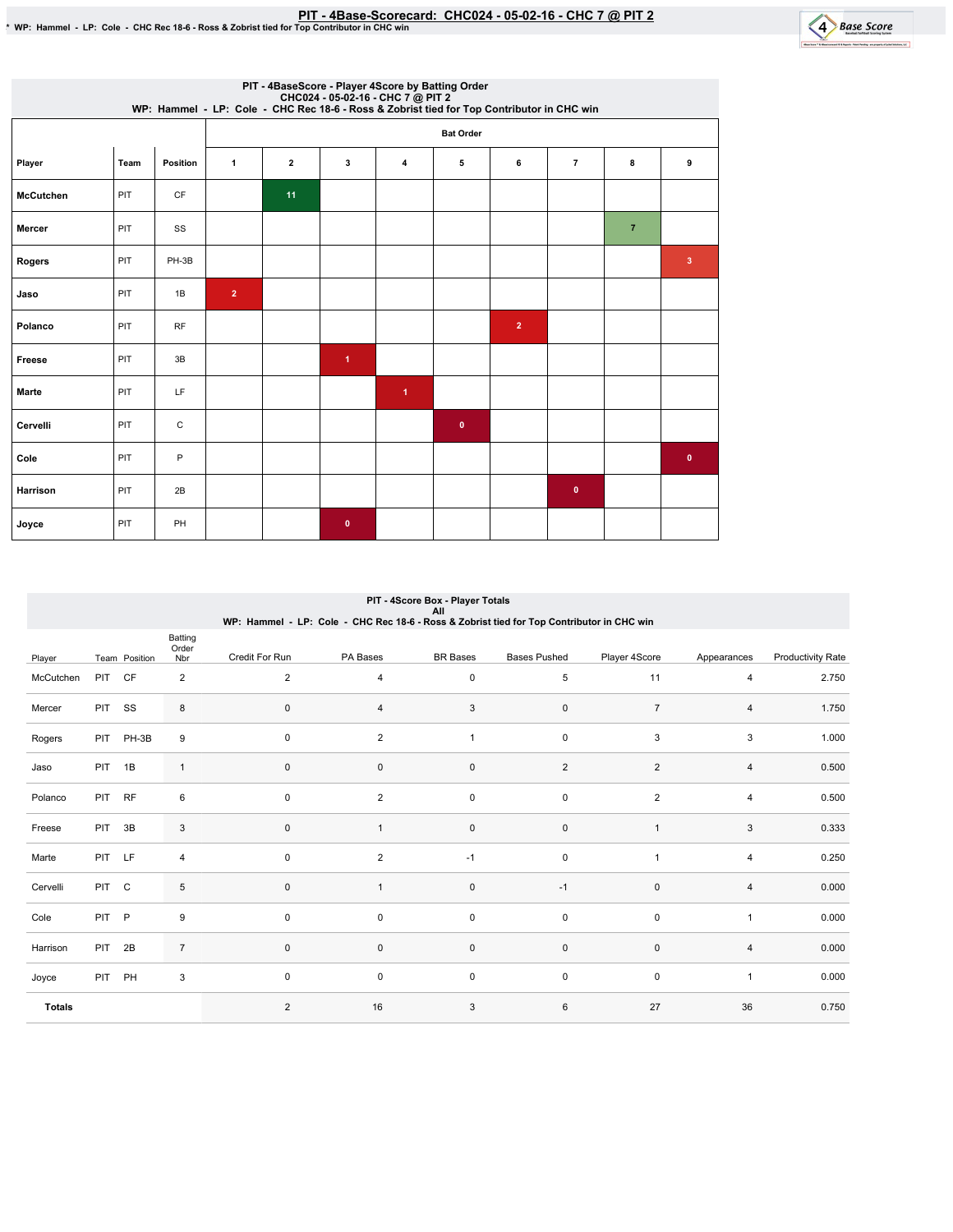## 4 Base Score Detail by Bat Order/Player Bat Order | Player | Inning | PlayText | LOBStatus Credit For Run PA Bases BR Bases Bases Pushed Player 4Score 01 9.Single +2ndSB Left on 2nd 0 1 1 0 2 03 | Walk +2ndSB 0 1 3 0 4 04 K 0 0 0 0 0 0 1 Fowler 06 | 7.Double | Left on 3rd 0 2 1 0 3 08 8 0 0 0 0 0 0 **Player Totals** 0 4 5 0 9 01 K 0 0 0 0 0 0 03 9 0 0 0 0 0 0 05 K 0 0 0 0 0 0 2 | La Stella 06 3U ProdOut  $0 \qquad 0 \qquad 0 \qquad 1 \qquad 1$ 08 6 0 0 0 0 0 0 **Player Totals**  $\boxed{0}$   $\boxed{0}$   $\boxed{1}$   $\boxed{1}$ 01 | Walk Left on 1st 0 0 1 0 1 03 9 0 0 0 0 0 0 05 | Walk 0 1 3 0 4 3 Bryant 06 K 0 0 0 0 0 0 08 9.Double Left on 2nd 0 0 2 0 2 **Player Totals**  $\boxed{0}$  4  $\boxed{3}$   $\boxed{0}$  7 0 0 0 0 0 0 01 7 03 9.Double 1 2 2 0 5 05 9.Double 0 2  $2$  2 6 4 Rizzo 06 3U 0 0 0 0 0 0 08 7 0 0 0 0 0 0 **Player Totals** 1  $\frac{1}{2}$   $\frac{11}{2}$ 0 0 0 0 0 0 01 8 03 9.Single Left on 1st 1 1 0 2 4 05 | 8-SacFly ProdOut 1 0 0 1 2 5 Zobrist 07 | HBP +HomeWP 1  $1$  3 1 6 09 4-3 0 0 0 0 0 0 **Player Totals**  $\frac{3}{2}$   $\frac{3}{4}$   $\frac{12}{2}$ 02 9.Single +2ndSB Left on 3rd 0 1 2 0 3 0 0 0 0 0 0 03 K 05 **HBP** 0 1 3 0 4 6 Russell 07 3 0 0 0 0 0 0 09 K 0 0 0 0 0 0 **Player Totals**  $\boxed{0}$  2 5  $\boxed{0}$  7 02 K 0 0 0 0 0 0 04 8.Single +2nd-E1-PO Left on 2nd 0 1 1 0 2 **Szczur** 05 Walk+Home-E4 1 1 3 2 7 7 **Player Totals**  $\frac{1}{2}$   $\frac{4}{2}$   $\frac{2}{2}$   $\frac{9}{2}$ 07 | 7.Single +2ndOnThrow | Left on 2nd  $0 \qquad \qquad 2 \qquad \qquad 0 \qquad \qquad 2 \qquad \qquad 4$ Baez 09 | 8.Single | Left on 2nd 0 1 1 0 2 **Player Totals**  $\boxed{0}$   $\boxed{3}$   $\boxed{1}$   $\boxed{2}$   $\boxed{6}$ 02 4-3 ProdOut  $0 \qquad 0 \qquad 0 \qquad 1 \qquad 1$ 0 0 0 0 0 0 04 4 05 9.Single +2nd-E4 Left on 2nd 2 1 1 5 9 8 Ross 0 0 0 0 0 0 07 2 09 | Walk Left on 1st 0 1 0 1 2 **Player Totals** 2 2 1 7 12 0 0 0 0 0 0 02 6 0 0 0 0 0 0 04 K Hammel 05 K 0 0 0 0 0 0 **Player Totals**  $\overline{0}$   $\overline{0}$   $\overline{0}$   $\overline{0}$   $\overline{0}$   $\overline{0}$   $\overline{0}$ 9 0 0 0 0 0 0 07 5 Soler **Player Totals**  $\overline{0}$   $\overline{0}$   $\overline{0}$   $\overline{0}$   $\overline{0}$   $\overline{0}$   $\overline{0}$ 09 4-3 0 0 0 0 0 0 Richard **Player Totals**  $\overline{0}$   $\overline{0}$   $\overline{0}$   $\overline{0}$   $\overline{0}$   $\overline{0}$   $\overline{0}$ **Grand Total** <u>7</u> 23 26 18 274

## <u>CHC - 4Base-Scorecard: CHC024 - 05-02-16 - CHC 7 @ PIT 2</u>

\* WP: Hammel -LP: Cole -CHC Rec 18-6 - Ross & Zobrist tied for Top Contributor in CHC win